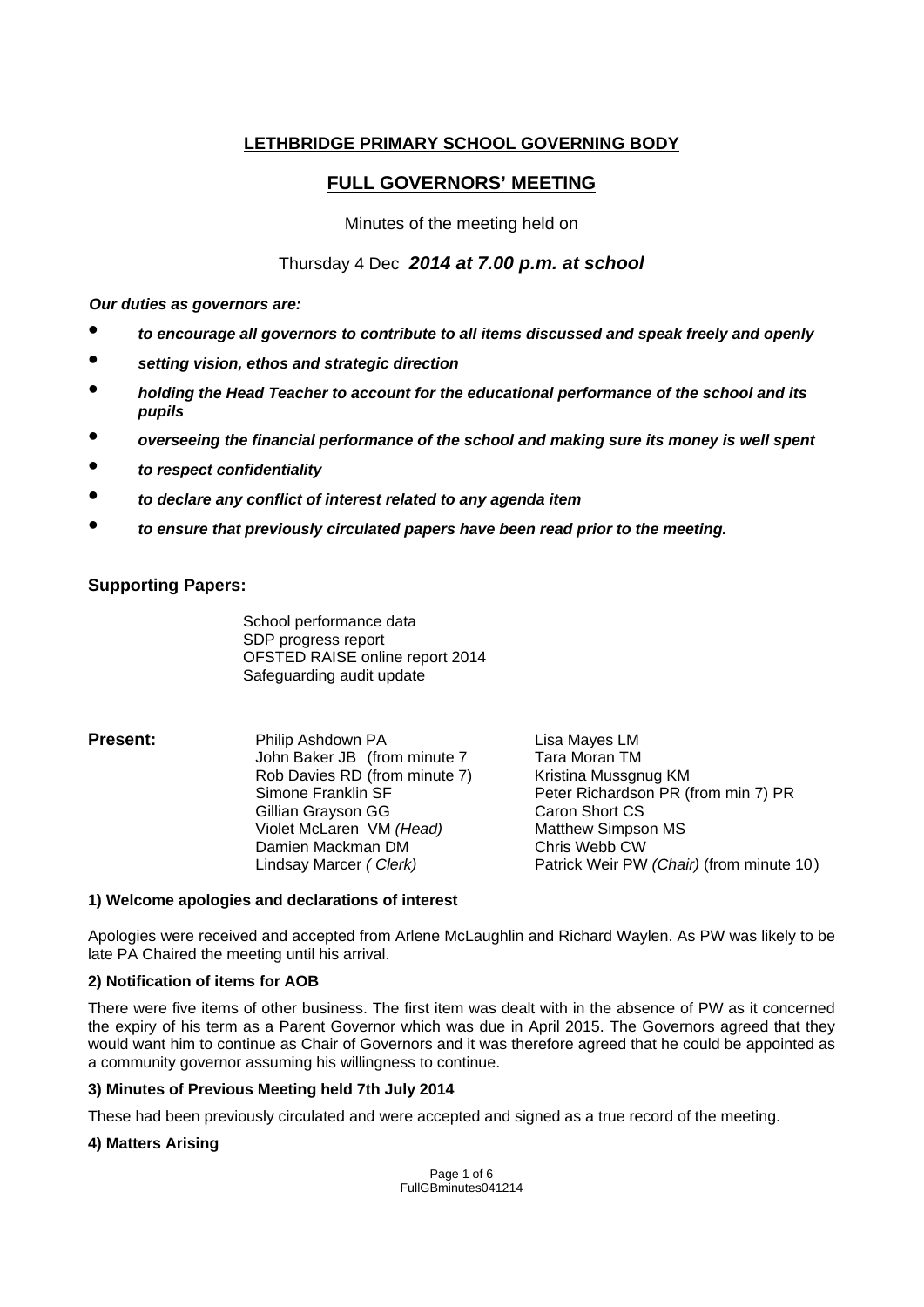- 1. **There were several Governors requiring Safeguarding training either as new appointees or as refresher training. LM would be contacting them to make the arrangements. ACTION LM**
- **2. DBS checks were underway as necessary.**

**3. Recruitment had taken place for Governor vacancies, there would be a further exercise in the New Year. ACTION Clerk** 

**4. PW would be undertaking a safeguarding visit in January.** 

**5. Correspondence had taken place with parents.** 

**6. The PP report had been seen by the F&S Committee and would in future go to FGB.** 

**7. Staff had been informed that the workplace review would not take place.** 

**8. Work was ongoing to consider the complaints and whistleblowing polices. ACTION GG/PR/PW** 

**9. The report of complaints and praise had been circulated to Governors.** 

**10. The plans showing property boundaries had been circulated.**

**6) Review of Pecuniary interests register** 

**The Clerk reported that not all returns had been received and the review was postponed until the next meeting. ACTION Clerk to add to agenda for the next meeting.** 

# **7) Head teacher's report**

The Headteacher provided a report on progress against the school development plan to governors. Highlights were as follows:

Year 1 and KS1 results in 2014 were outstanding, KS2 was good

· Teachers' performance management has been carried out and the first round of observations has looked at the impact of teaching over time. All practice is at least good, and Term 2 data results should be very positive across the school

Aspirational targets have been set for all year groups

· Work scrutiny shows that longer mornings in KS2 are having an impact on progress as they have longer to spend on completing English and maths tasks

All teachers have received 2 twilight training sessions in French. They will team teach next term and be observed in Term 4 to see what impact the training has had on their confidence

The new reception area will get new furniture delivered in January. We will then work on displays to make the most of the area

All classroom ceilings are now repaired and all children back as of  $8<sup>th</sup>$  December. Remaining rooms, including the old hall, will be completed by the end of February half-term

We will re-bid for a grant to have the Forest Schools area made secure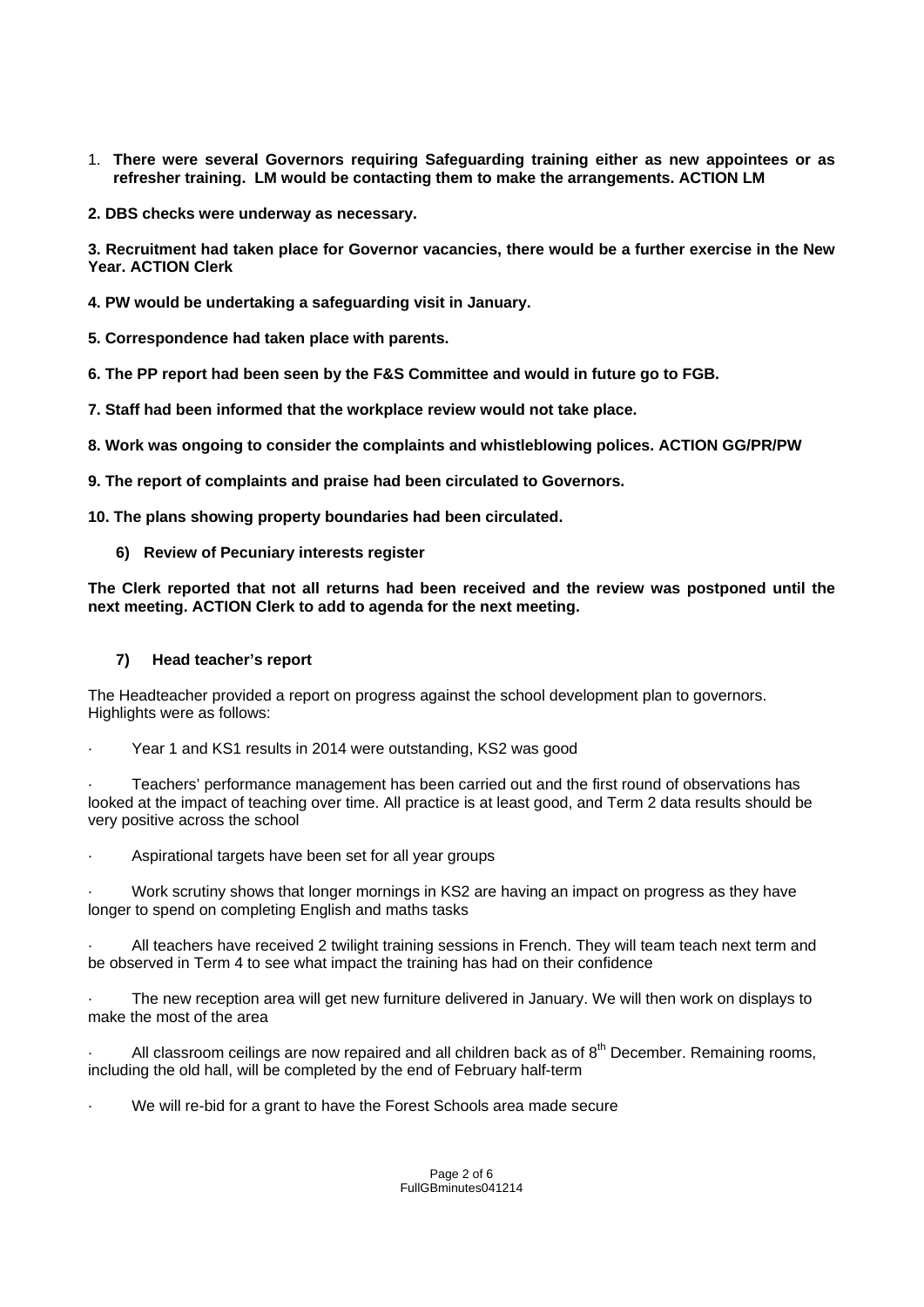VM had circulated reports on SDP and RAISE online. She highlighted the school's performance noting that its achievement had been 12% above the national average for phonics in Year 1 and that the year 2 phonics results had a 95% pass rate compared to 66% nationally indicating that the Soundcheck was having a positive impact. KS1 results had been outstanding. KS2 had been above the national average in all subjects. There had been some challenging pupils so this was an excellent result. The fact that value-added was over 100 for a cohort with 32.4% special needs was a good result. Achievement at level 5 was better than achievement at level 4.One child had been wrongly marked which affected the current data but this would be rectified when the validated results are published. VM noted that staff had done outstanding work to bring on any pupils who were underachieving and recorded her appreciation to them.

The vision statement had been updated at start of this year. A 3 year version which looked at longer term priorities was written in July 2013 which could be revisited perhaps by the governor development group.

PA noted that this was a comprehensive report and the governors recorded their appreciation to staff. In particular, that in spite of the ceiling problems, they had continued to work without detriment. CS also said that the children had been extremely resilient and adapted admirably.

# **8) Safeguarding Audit**

**LM had circulated a report. There was little change from previous years as safeguarding was already well embedded. The action plan had been updated to show enhancements and safeguarding was constantly monitored.** 

**Training and refresher training was required for some staff and Governors and LM would contact those who needed it. ACTION LM.** 

**The FGB formally approved the safeguarding audit.** 

#### **9) Feedback from F&S Committee**

PA provided a summary of the meeting held on 17 November 2014, the details of which are recorded in the minutes of that meeting.

#### **10) Financial update**

**It was reported that emergency funding had been granted covering the cost of repairs and the and costs of the surveyor for the collapsed ceilings.** SF expressed her gratitude to the school for keeping parents informed about the status of the classroom repairs.

Overall the school was in a strong financial position and consideration could be given to investing in new projects. Options would be considered by the F&S committee and brought back to FGB. **ACTION: Clerk to add to next F&S Agenda.**

#### **11) HT performance review**

**This item was considered at the end of the meeting once staff governors had left. The discussion is minuted separately as a confidential item.** 

#### **12) Health and Safety**

**It was noted that an outside inspection would take place in the week of the 26 January.** 

Page 3 of 6 FullGBminutes041214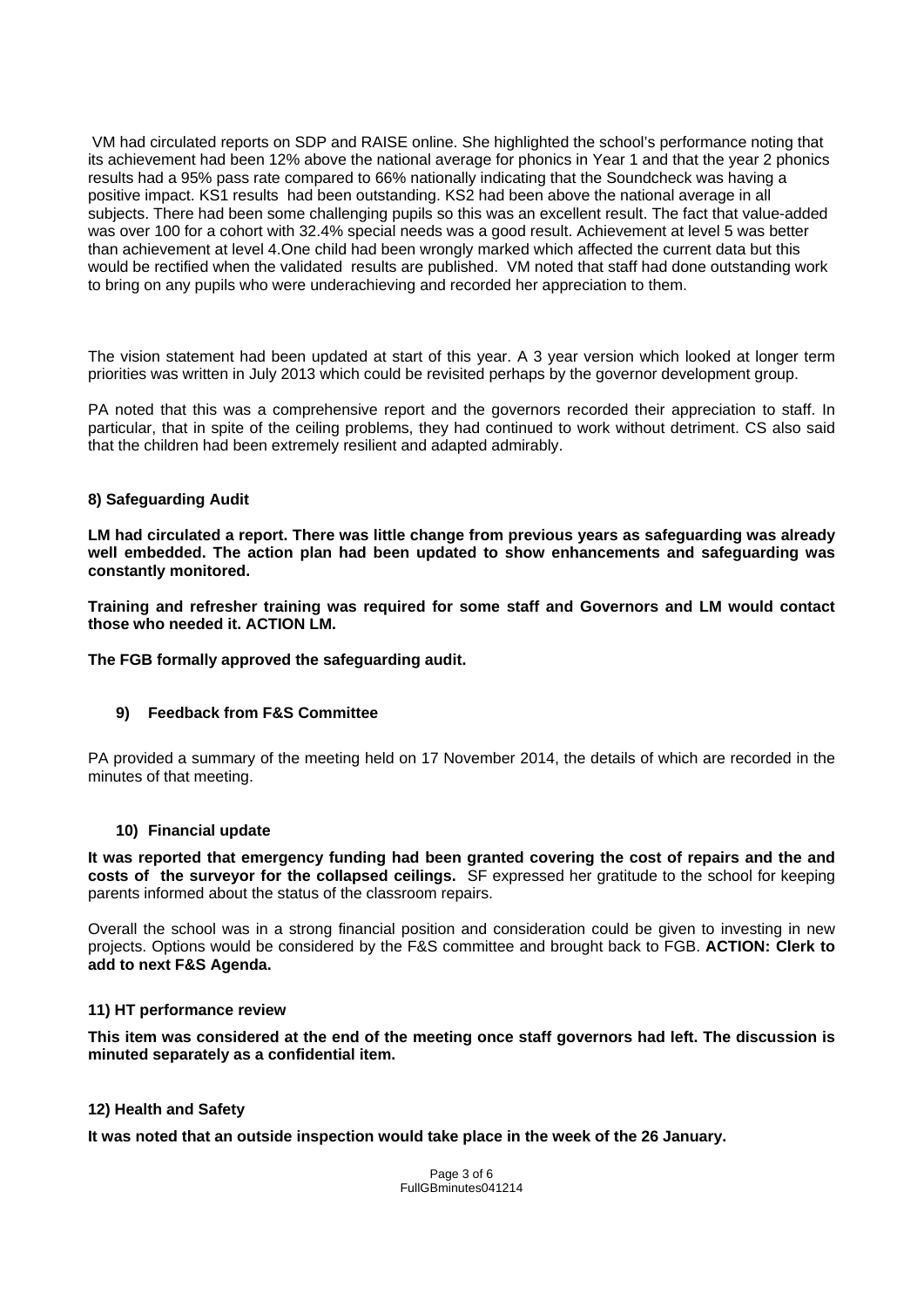# **13) Premises**

**CW reported that a meeting would take place with the surveyor tomorrow to plan the work schedule that is remaining.** 

**The sports area project would commence in the spring.** 

# **14) Pupil Premium update**

**This item had been covered at the recent F&S meeting and there were no further updates.** 

# **15) Policies**

 **The safeguarding policy had been updated to incorporate the latest legislation. It was noted that the schools safeguarding officer monitors the issue. The policy was approved.** 

# **16) Governor updates**

**PW said that membership of the governor development group was now confirmed as PW, MS, GG, SF, Clerk with one vacancy for a staff governor. [clerk's note- TM has volunteered to fill this place.]. The group would report progress to the next FGB.** 

**The current status of link governors was confirmed as: PW- child protection, RD - ICT, JB numeracy, KM - SEN, GG- Literacy. KM volunteered as link governor for Pupil Premium and PW said that he would accompany her on a visit. SF said that she would be willing to be a link governor and would go on a literacy visit with GG to learn about the role. All link governors were asked to arrange their visits for next term and provide reports via the clerk to FGB.** 

**VM said that she would be happy to talk though the link governorship role with anyone who wanted to know more.** 

**ACTION all governors to arrange visits and clerk to keep a record.** 

**The topic of aligning link governors and their reports to the SDP should be discussed by the governor development group. ACTION Clerk to include on the agenda for the development group.** 

**The Clerk reminded the FGB of the training available through governor support.** 

# **17) AOB**

**VM reported that support staff had been offered 2.2%** 

**DM reported on a recent development session that he had attended.** 

**AM had requested that community governors be added to the circulation list for parent mail in order to keep them informed. ACTION clerk to ask CM to add all community governors to parent mail.** 

# **15) Date of next meeting**

The date of the next meeting was agreed as 9 Feb 2015.

# **16) Close of Meeting**

PA closed the meeting at 20.45